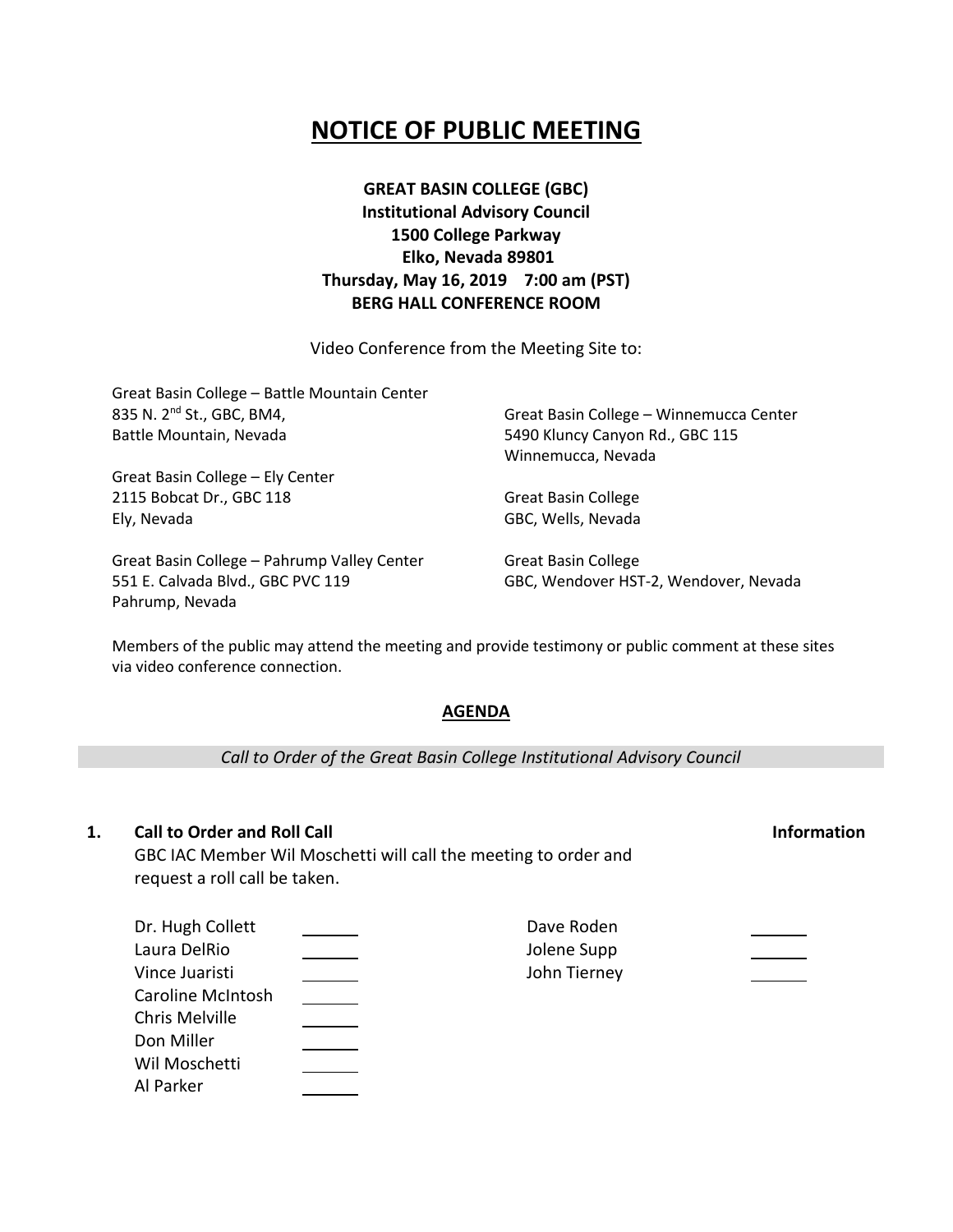| 2.  | <b>Public Comment</b> (see foregoing notation regarding public comment)                                                                                                            | <b>Information</b>                        |
|-----|------------------------------------------------------------------------------------------------------------------------------------------------------------------------------------|-------------------------------------------|
| 3.  | Approval of Minutes - Wil Moschetti                                                                                                                                                | Information/For<br><b>Possible Action</b> |
|     | GBC Institutional Advisory Council will review, recommend changes, and/or approve the<br>minutes of the GBC IAC meeting on March 21, 2019.                                         |                                           |
| 4.  | <b>GBC Bighorn Athletics Program Presentation</b> - Kevin Seipp                                                                                                                    | <b>Information</b>                        |
| 5.  | GBC IAC Acting Chair Report - Wil Moschetti<br>A. Growing Membership<br>B. GBC IAC Chair Report for the June Board of Regents Meeting<br>C. Other Matters of Interest              | <b>Information</b>                        |
| 6.  | President's Report - Joyce Helens<br>A. Enrollment Count Year<br>B. Continuous Improvement<br>C. Budget                                                                            | <b>Information</b>                        |
| 7.  | Changes in Student Affairs - Jake Rivera                                                                                                                                           | <b>Information</b>                        |
| 8.  | Accreditation Update - Sonja Brown                                                                                                                                                 | <b>Information</b>                        |
| 9.  | <b>CTE Programs Update</b> $-$ Bret Murphy                                                                                                                                         | <b>Information</b>                        |
| 10. | Health Sciences Building Update - Amber Donnelli                                                                                                                                   | <b>Information</b>                        |
| 11. | <b>GBC Foundation Update - Matt McCarty</b>                                                                                                                                        | <b>Information</b>                        |
| 12. | <b>Superintendents' Update</b><br>Any superintendent attending will be given an opportunity to discuss successful collaborations<br>with GBC and/or request additional assistance. | <b>Information</b>                        |
| 13. | <b>GBC Foundation Update - Matt McCarty</b>                                                                                                                                        | <b>Information</b>                        |
| 14. | Vice Chancellor for Community Colleges Report - Nate MacKinnon                                                                                                                     |                                           |
|     | Vice Chancellor for Community Colleges will give a verbal report on<br>important issues.                                                                                           |                                           |
| 15. | <b>New Business</b>                                                                                                                                                                | <b>Information</b>                        |